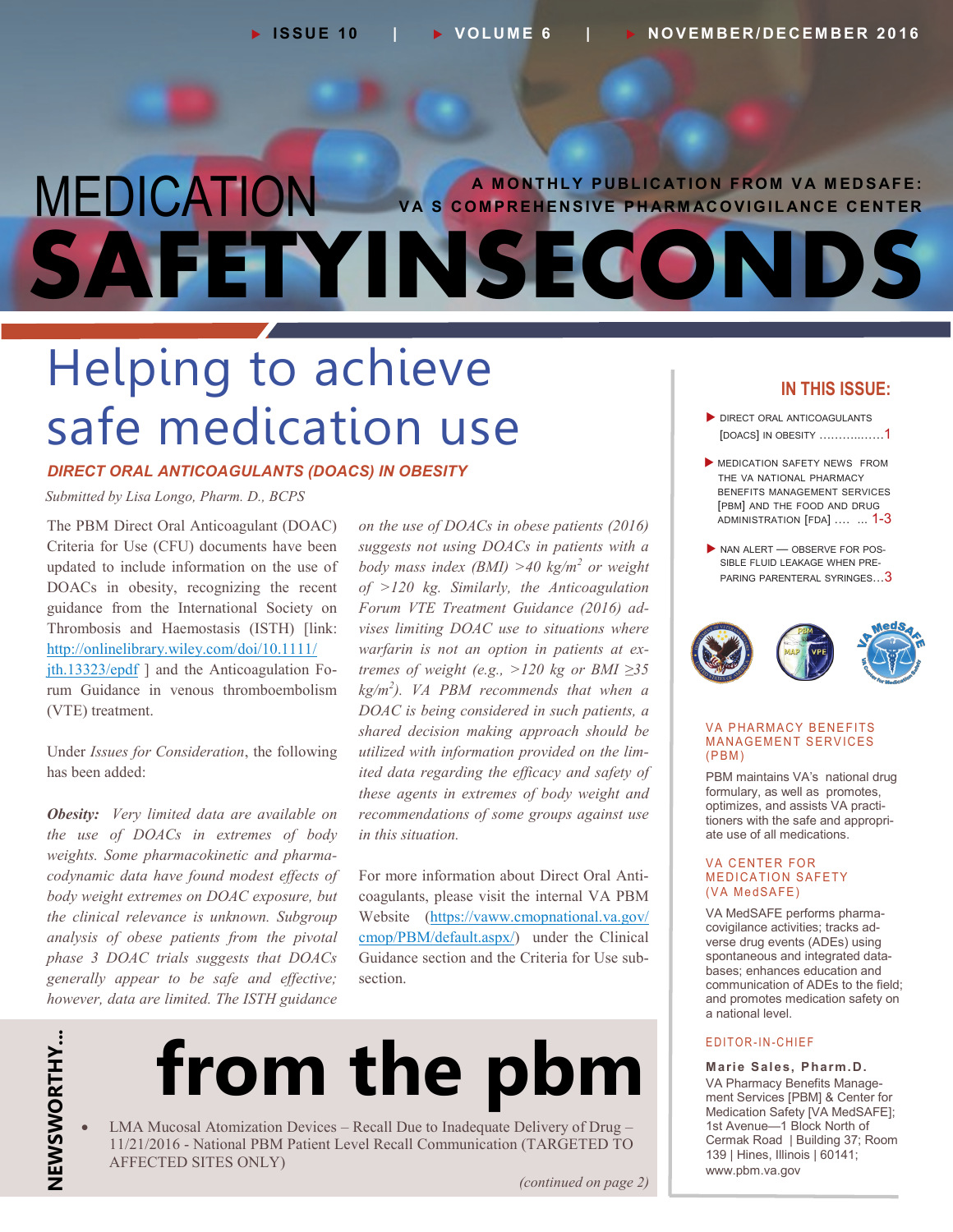## from the fda *(continued from page 1)* **SMOKING CESSATION**

 FDA revises description of mental health side effects of the stop-smoking [medicines Chantix](http://www.fda.gov/Drugs/DrugSafety/ucm532221.htm) (varenicline) and Zyban (bupropion) to [reflect clinical trial findings](http://www.fda.gov/Drugs/DrugSafety/ucm532221.htm)

#### 12/16/2016

 FDA required the manufacturers of varenicline and bupropion to conduct a clinical trial to evaluate the safety of these agents for smoking cessation in patients without and with a history of psychiatric disorders. Out of 8,144 enrolled patients at 140 centers in 16 countries (including the U.S.), 8,058 patients (of which 4,074 had a history of mental health illnesses) were randomized to either varenicline (n=2,016), bupropion (n=2,006), NRT  $(n=2,022)$ , or placebo  $(n=2,014)$ . Safety results show:

- Clinically significant neuropsychiatric adverse effects occurred at a similar frequency of about 3 percent across treatment groups in patients without psychiatric diagnoses.
- There was a higher incidence across groups in the cohort of patients with psychiatric diagnoses, and an increased risk associated with varenicline and with bupropion (approximately 12 percent), compared to placebo (approximately 10 percent).
- There was no meaningful difference in risk between varenicline and bupropion.

 As such, FDA determined the risk of serious side effects on mood, behavior, or thinking with varenicline and bupropion is lower than previously suspected. The risk of neuropsychiatric adverse events still exists, especial ly in those with prior or current mental illness, or who have a history of treatment for mental illnesses. Howev-er, most people who had these side effects did not have serious consequences such as hospitalization.

Based on these findings, FDA will make the following changes to product labeling:

- Removal of the Boxed Warning for serious mental health side effects in the varenicline label.
- Removal of the language describing the serious mental health side effects seen in patients quitting smoking from the Boxed Warning in the bupropion label.
- Updating the existing warning section in both labels that describes the side effects on mood, behavior, or thinking to include the results from the clinical trial.
- The patient Medication Guide that explains the risks associated with the use of the medicines will continue to be provided with every patient prescription; however, the risk evaluation and mitigation strategy (REMS) that formally required the Medication Guide will be removed.

For more information about varenicline use within the VA, please visit the internal VA PBM Website ([https://](https://vaww.cmopnational.va.gov/cmop/PBM/default.aspx/) [vaww.cmopnational.va.gov/cmop/PBM/default.aspx/\)](https://vaww.cmopnational.va.gov/cmop/PBM/default.aspx/) under the Clinical Guidance section and the Criteria for Use subsection.

#### **CENTRAL NERVOUS SYSTEM**

#### FDA review results in new warnings about using [general anesthetics and](http://www.fda.gov/Drugs/DrugSafety/ucm532356.htm) sedation drugs in young children and [pregnant women](http://www.fda.gov/Drugs/DrugSafety/ucm532356.htm)

#### 12/14/2016

NEWSWORTHY...

**NSWS** 

 $\overline{\phantom{0}}$ 

 $\blacksquare$  $\blacksquare$ 

> Animal and human studies suggest that repeated or prolonged use of general anesthetic and sedation drugs may negatively affect the developing brain. Fetuses of women in their third trimester of pregnancy and children younger than 3 years are most prone to this effect. On the other hand, a single, short exposure to general anes - thetic and sedation drugs in infants or toddlers may not likely impact behavior or learning. While most anes - thetic drugs have demonstrated adverse effects on brain development in different species of animals, no specif - ic medications have been shown to be safer than any other. Further research can help to fully characterize how early life anesthetic exposure might affect children's brain development, particularly for more lengthy or re- peated exposures and in more vulnerable children. For greater awareness regarding this risk, FDA requires warnings to be added to the labels of the general anesthetic and sedation drugs in Table 1. FDA recommends that health care professionals discuss with parents, caregivers, and pregnant women the benefits, risks, and ap - propriate timing and duration of surgery or procedures requiring anesthetic and sedation drugs as well as the health risks of not treating certain conditions.